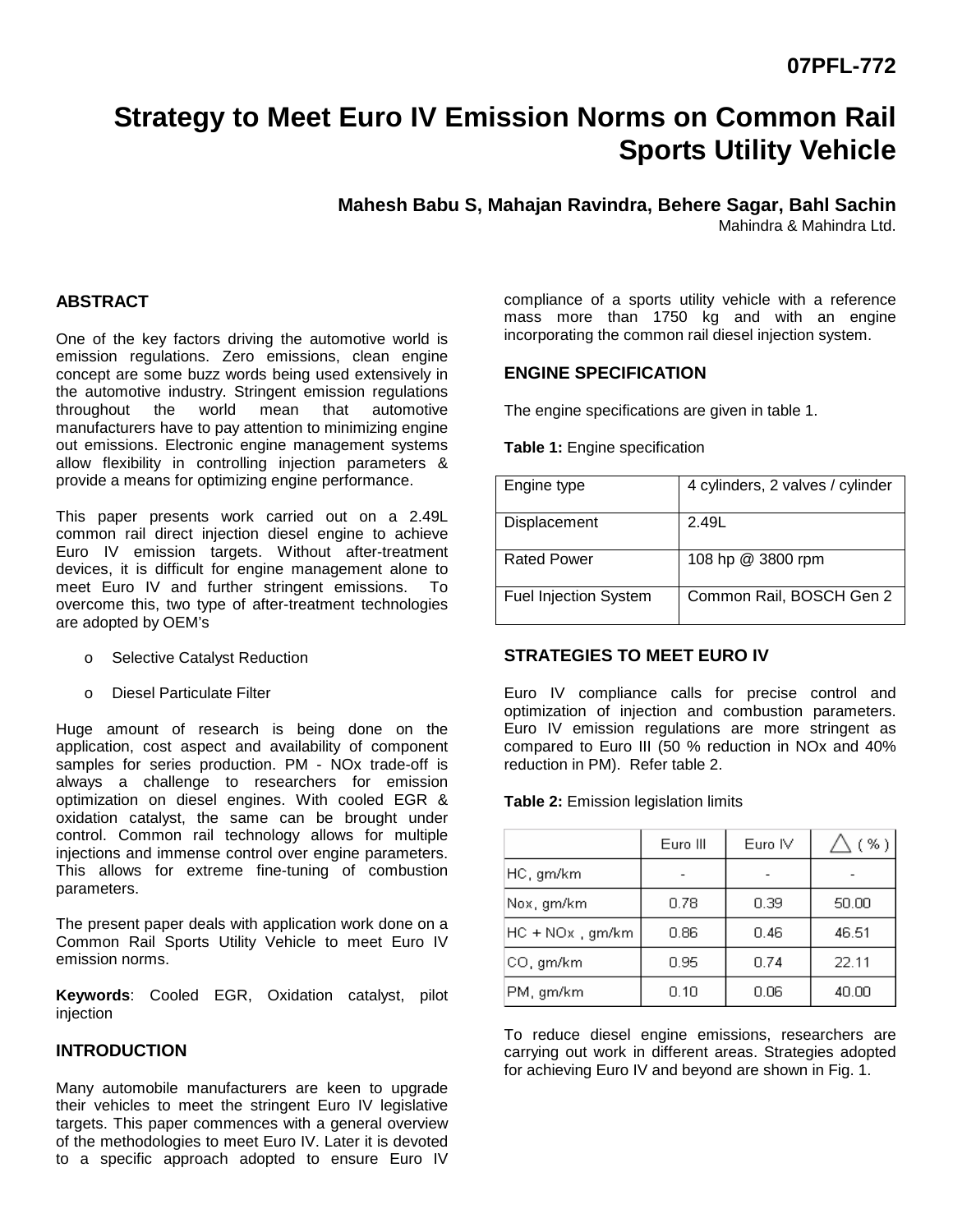

**Figure 1:** Strategies to reduce emission levels

As emission norms become more stringent, the PM – NOx trade-off becomes more critical. For upgrading a Euro III engine to a Euro IV compliant engine, one approach is to reduce NOx levels by introducing more EGR and control PM by using a Diesel Particulate Filter (DPF). This route necessitates a complex regeneration strategy resulting in increased development time & higher fuel consumption. Refer Fig. 2.



**Figure 2:** General approach for Euro IV compliance

Another approach is to minimize PM by combustion optimization and use Selective Catalyst reduction (SCR) for NOx reduction. Refer Fig. 2. This route dictates the usage of urea and has complex packaging & serviceability in passenger vehicles. Both these strategies increase the development time and have cost implications.

## **METHODOLOGY**

Existing engine with common rail diesel technology, which meets Euro III emissions, was selected as a base engine. The challenge was to have minimum changes in hardware.

Figure 3 represents the strategy followed in this paper and it advocates using an oxidation catalyst, improved heat transfer capacity EGR cooler and optimization of combustion parameters. With proper hardware selection and optimization of engine calibration, it is possible to meet Euro IV legislative targets. Further, vehicle level hardware optimization and application leads to achievement of engineering targets. Reduced drive train friction was one of the areas which were explored during development.



#### **Figure 3:** EURO IV methodology

# **ENGINE HARDWARE SELECTION**

Following key parameters were addressed.

- o Reduction in compression ratio
- o Turbocharger
- o Injectors
- o EGR cooler
- o Oxidation catalyst
- o Injection parameters

Compression ratio was reduced by 4% by reducing the swept volume, while piston bowl volume was retained. This resulted in lower NOx at high speeds and loads. Slight increase in HC and CO was observed at low engine speeds. Strategy adopted was to first reduce NOx to the engineering target and then optimize other emissions without deteriorating NOx.

It is always desirable to have minimum possible engineout emissions. A clean burning engine leads to

- o Reduced dependency on after-treatment devices
- o Lower cost of after-treatment devices
- o Easier EOBD calibration for eventuality of failure of after-treatment system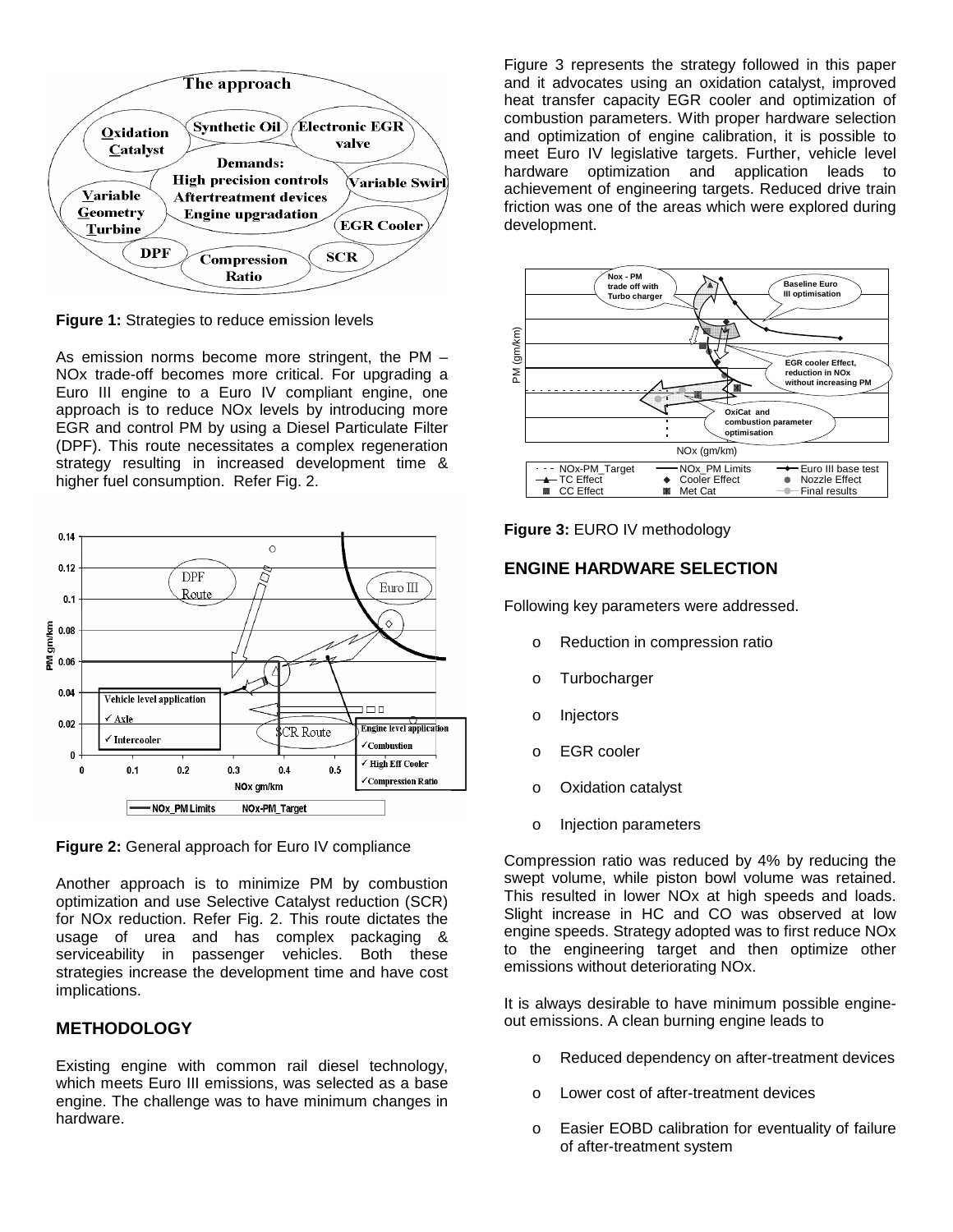Critical components affecting engine-out emissions are turbocharger, injectors and EGR cooler. Performance should be individually aligned with overall system requirements for optimal combustion. Evaluation of different hardware and injection strategies was carried out on an engine dynamometer to achieve full load performance and optimize part load emissions. Subsequently, vehicle level optimization was done by optimizing EGR cooler, oxidation catalyst and injection parameters. The following chapters deal with optimization done using above mentioned hardware. For each hardware component, injection parameters were optimized for better performance and emissions.

#### TURBOCHARGER

The existing Euro III configuration included a traditional waste-gate turbocharger. In order to reduce complexity within the control unit and development time, it was decided to experiment with different turbine geometries of a waste-gate turbocharger rather than using a variable Geometry Turbine (VGT or VNT).

The turbocharger is one of the means to improve engine performance. For improvement in BMEP at low speeds, reduction in turbine inlet area by 15 % (Turbocharger B) was tested. This resulted in reduction of flow losses and increased air excess ratio at low speeds and higher BMEP. Air excess ratio was improved by  $3 - 6$  % which resulted in an improved SFC by 6 % and 40 – 50 % in smoke at full load and low engine speeds. However, due to reduced turbine inlet area, pumping losses increase at high engine speeds, resulting in deterioration in SFC as well as high exhaust temperatures. This was compensated by flexibility in injection timing and injection pressure. Advancing injection timing and increasing rail pressure helped to achieve engine performance comparable to the turbine with higher inlet area. At high speed SFC deteriorated by 4% and smoke by 12% as compared to turbocharger A. Refer Fig. 4 and 5.



**Figure 4:** BSFC comparison for turbochargers



**Figure 5:** Smoke comparison for turbochargers

Turbochargers were also evaluated on vehicle for emissions. Lower turbine inlet area (Turbocharger B) increased the exhaust backpressure and subsequently higher EGR flow rate resulted in better NOx reduction at high speeds and loads. Refer Fig. 6.



**Figure 6:** NOx traces - comparison of turbochargers

For the improved levels of smoke and SFC at low speeds, better NOx emissions at higher speeds, turbocharger B with lower turbine inlet area gains advantage over turbocharger A.

#### INJECTORS

Emission performance of a diesel engine is influenced heavily by the injectors. For an injector, through-flow of diesel in unit time for a pre-defined injection pressure and the number of holes in the injector nozzle govern the quality of atomization.

It was theorized that using injectors with reduced through-flow and increased number of holes would result in finer atomization, leading to better combustion. Finely atomized fuel promotes formation of good air-fuel mixture which helps to reduce hydrocarbon and particulate emissions [1].

Injector with lower through flow was tested for full load performance and it resulted in marginal improvement in smoke levels as compared to an injector with higher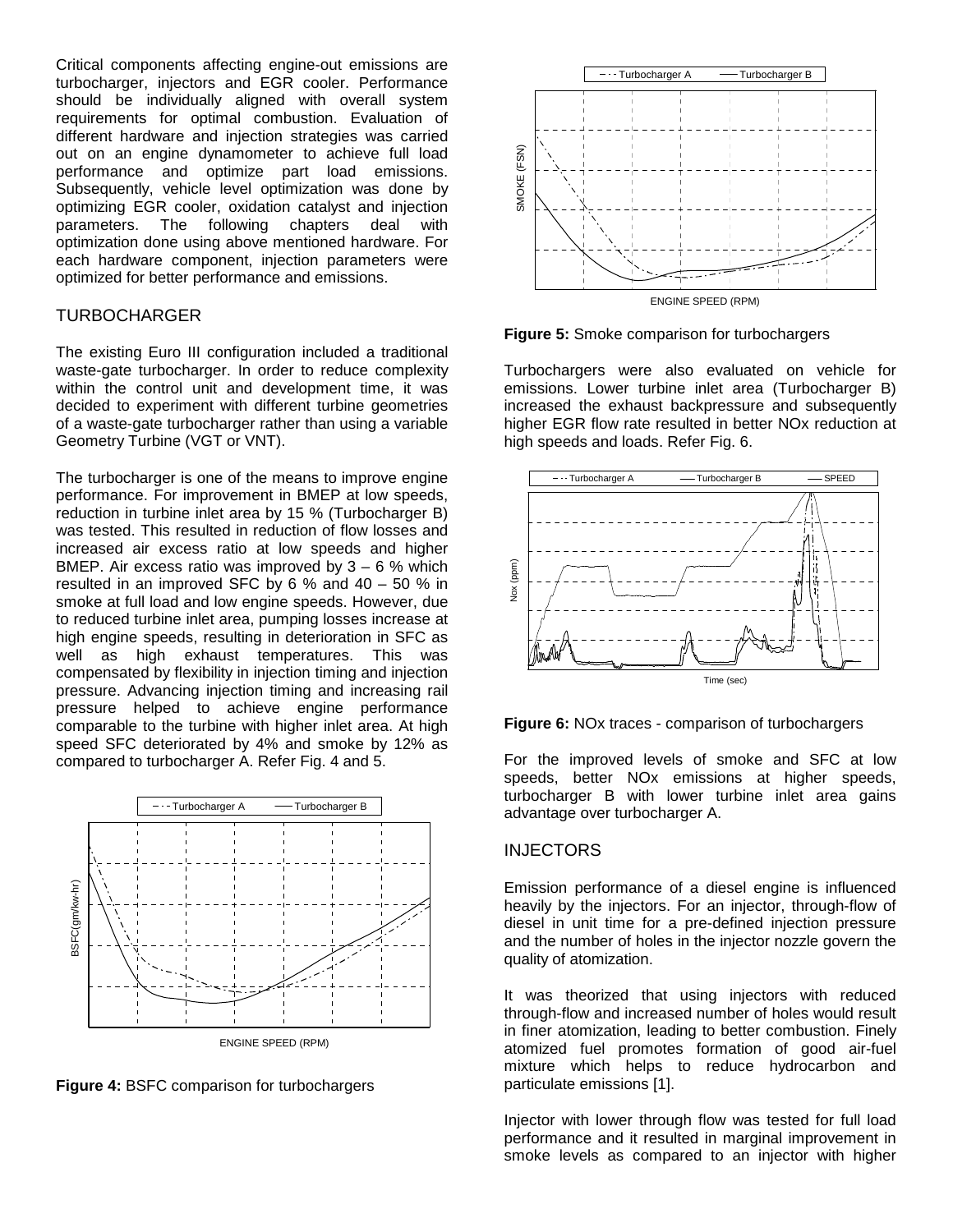through flow. However, atomization is expected to be better with increased number of holes. Subsequently, the lower through flow injector with increased number of holes was tested and it helped to improve smoke levels by 20 – 25 % at full load. Refer Fig. 7.



**Figure 7:** Lower through flow injector - Smoke comparison with increased number of holes

Despite smoke improvement on engine test bed, lower through flow injector showed marked rise in PM on vehicle. Refer Fig. 8. One hypothesis is fine atomization of fuel particles results in reduction in wet particulates, which normally get oxidized in the oxidation catalyst. The increased dry particulates, which pass through the aftertreatment devices lead to an increase in overall PM.

Figure 8 shows that lower through flow injector is able to digest more EGR, resulting in reduced NOx emissions.



**Figure 8:** Emission performance of injector with different through flow

## EGR COOLER

Use of hot EGR will help in reduction of NOx but at the cost of PM. By cooling EGR both NOx and PM can be reduced [1].

EGR cooler is a technological breakthrough which results in reduction of NOx as well as PM. The exhaust gas is cooled before being mixed with the intake air. As a result, the temperature of the intake mixture is lowered, leading to cooler combustion. Cooling EGR prior to mixing with the intake air, lowers the combustion temperature by removing the preheat potential. At the same time it also increases the inlet air charge and hence the oxygen-to-fuel ratio [2]. The slight increase in the available oxygen due to cooling may raise the flame temperature, but this is beneficial for soot control [2]. As the bulk intake charge density is higher with cooled EGR, the volumetric efficiency is increased which in turn reduces the pumping work, leading to an improvement in specific fuel consumption [3].

In order to move from Euro III to Euro IV, it was worthwhile to investigate effects of EGR coolers with increased heat transfer capacity. Refer Fig. 9.

#### **Figure 9:** Heat transfer comparison for EGR coolers

These EGR coolers were tested for engine-out emissions for different steady state vehicle speeds. Temperature drop across the cooler for EGR cooler 2 was 36 % better than the base EGR cooler at 100 kmph, resulting in lowered mixture temperature and subsequently had the least NOx emissions. Refer Fig. 10.

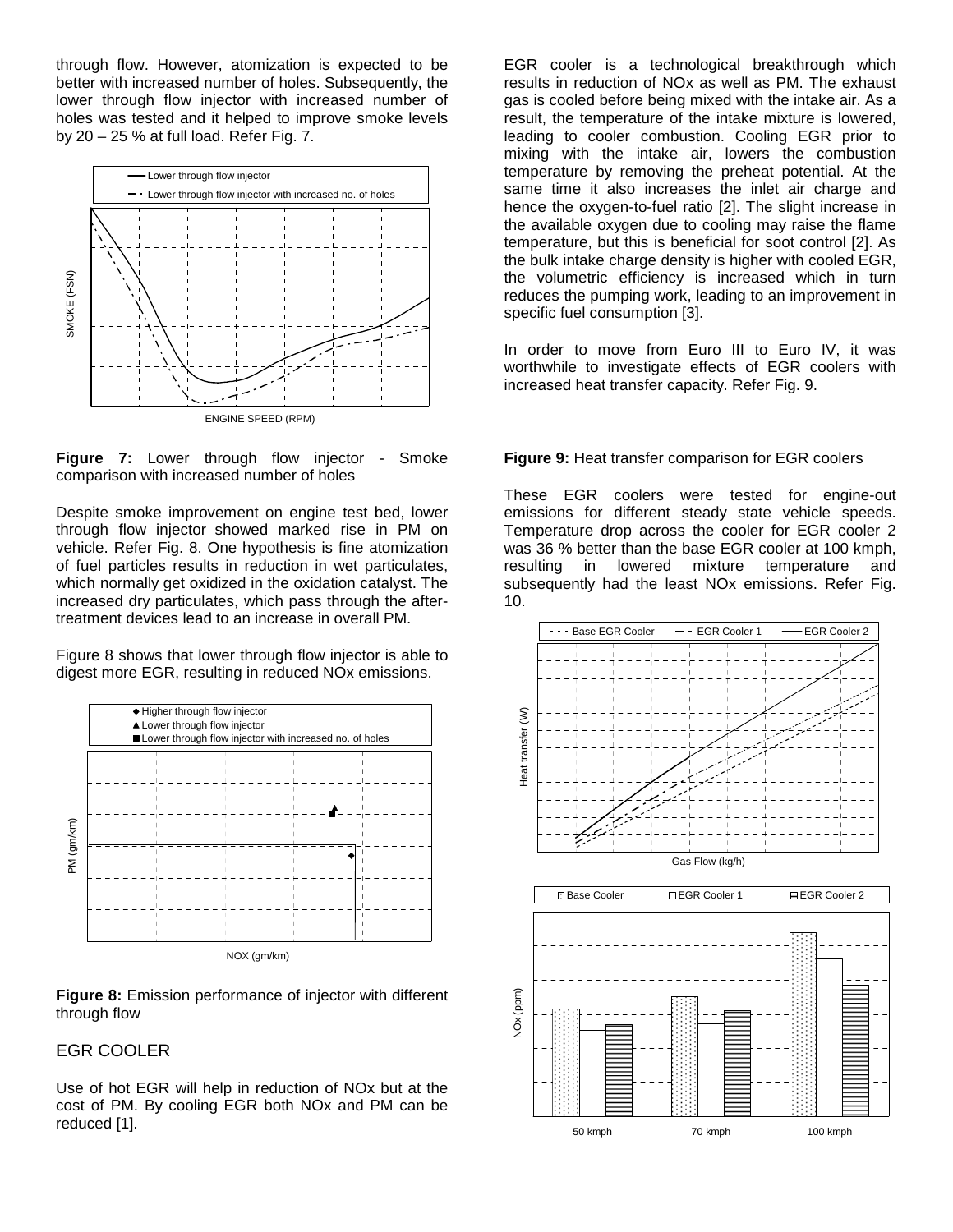#### **Figure 10:** NOx emission – EGR cooler comparison

Also, the pressure drop with EGR cooler 2 was found to be 24 % better than base EGR cooler and hence lower EGR flow into the intake manifold resulted in smoke reduction. The improvement on the engine test bed is confirmed by vehicle emission results. Figure 11 shows the vehicle emission results for different EGR coolers.



**Figure 11:** Vehicle mass emission – EGR cooler comparison

# **SELECTION OF AFTER-TREATMENT SYSTEM**

The use of noble metal catalytic converters in the exhaust system reduces hydrocarbon emissions by burning a portion of the gaseous hydrocarbons and those bound to soot (particulates) using the oxygen in the exhaust gases.[3]

EGR cooler leads to a slight increase in CO and HC. With cooled EGR, the ignition delay increases and thereby more fuel is available for re-ignition period. Lower charge temperature reduces the fuel vaporization and mixing rate and leads to increase in HC and CO levels [4]. Close couple catalyst and under floor oxidation catalyst were tried out for reducing the unburnt hydrocarbons. Different combination of precious metal loading and brick combinations were tested.

By using close couple (CC) catalyst, there is increase in exhaust backpressure and VOF (Volatile Organic fraction) is reduced by almost 20%. VOF has an effect on the oxidation of particulate in oxidation catalyst. Due to reduced VOF, CC is not able to convert HC and CO. Figure 12 represents the effect of closed couple catalyst on HC and CO emissions. HC and CO conversion with CC is negligible. Close couple with bigger diameter may be better, but due to packaging constraints it was not tested. Under floor oxidation catalyst along with higher volume and different loading were tested, resulting in better HC and CO emissions as compared to close couple application.



**Figure 12:** Effect of closed couple catalyst on HC and CO emissions

## **OPTIMIZATION OF INJECTION PARAMETRS**

Optimization of injection parameters plays a vital role in NOx-PM trade off in diesel engine. The timing advance and retardation is limited by the structural durability and smoke respectively.

Optimization of injection parameter includes

- o Main Injection Timing
- o Number of pilot injection
- o Pilot quantity & separation

## MAIN INJECTION TIMING

Main injection timing plays critical role in NOx-PM tradeoff as well as in HC and CO formation. Generally it is observed that with retarded injection timing, NOx reduces and PM increases. With cooled EGR, best balance between the lower charge temperature and ignition delay can be achieved with retarded timing. This results in NOx as well PM reduction. The main injection timing was retarded at all steady state speeds to reduce NOx. However, while timing retardation beyond TDC helps in emission reduction, the probability of misfiring during acceleration increases. To avoid this, timing was retarded up to TDC only.

## PILOT INJECTION

Common rail offers flexibility in number of injection and freedom to choose the start of injection. In pilot injection, a small quantity of the fuel is injected prior to the main injection. With proper selection of number of injections, NOx-PM trade-off can be taken care of. Pilot separation, i.e. time period between the start of pilot and start of main injection, also plays a vital role. At higher speed, pilot injection significantly reduces ignition delay, which leads to increased soot levels. This can be seen from the Fig. 13. The rate of pressure drop across the filter paper in dilution tunnel was monitored for this purpose.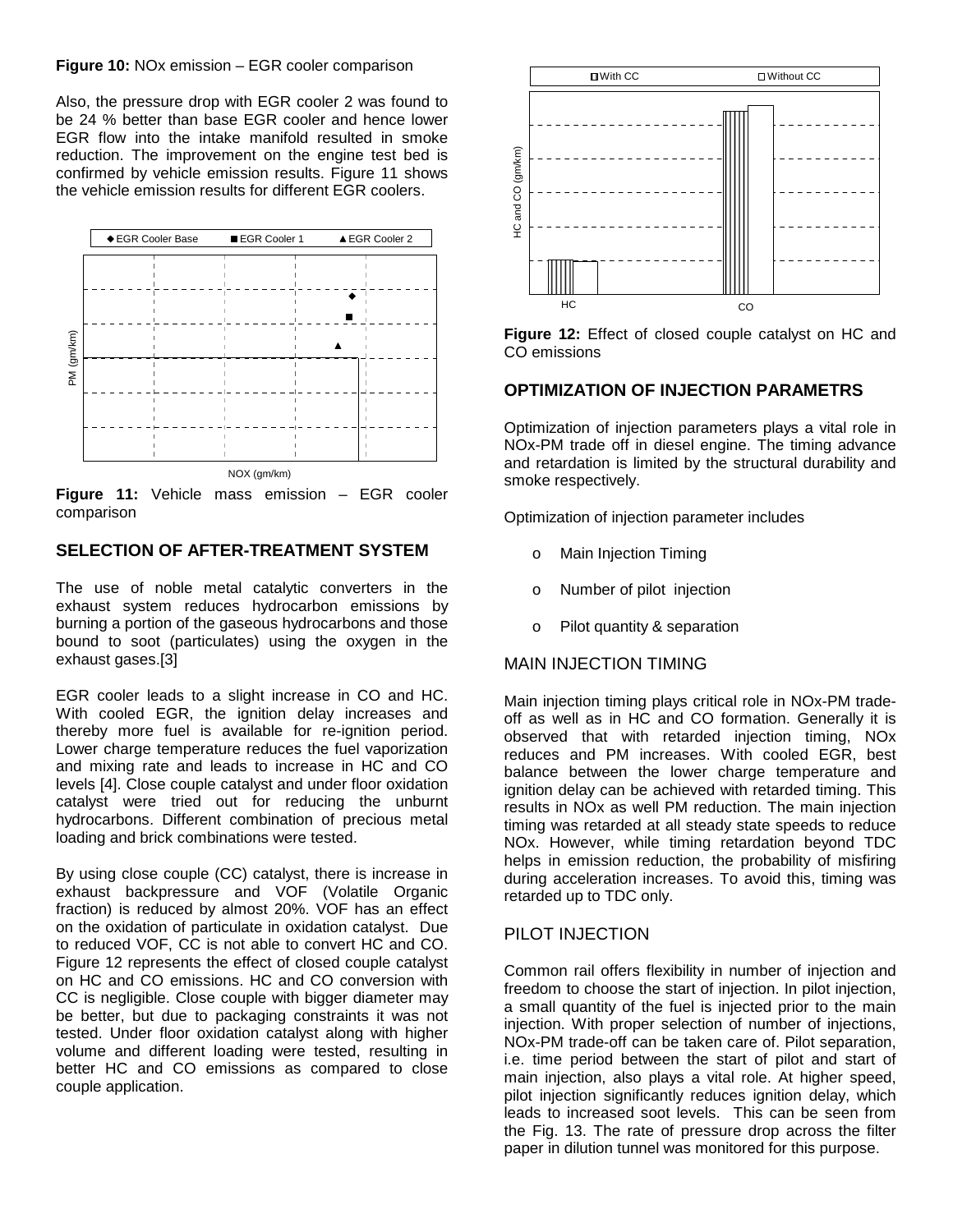

**Figure 13:** Pressure drop comparison across filter for pilot on & pilot off condition

With improved EGR cooler efficiency, intake temperatures were much lower as compared to Euro III application. Pilot separation was reduced for reduction in HC and CO formations in cold conditions. Refer Fig. 14 and 15.



**Figure 14:** Effect of pilot separation on HC emissions



**Figure 15:** Effect of pilot separation on CO emissions

Pilot quantity was increased for further reduction in HC and CO. During the engine emission development, it was also observed that increasing pilot quantity leads to reduction in ignition delay, particularly at lower speeds and loads. This improved HC and CO emissions by 30% and 25% respectively. Refer Fig. 16



**Figure 16:** Effect of pilot quantity on HC and CO during emission cycle

#### **FINAL CONFIGURATION**

Based on the above evaluation, the final configuration chosen was as follows

- o Turbocharger B
- o **EGR Cooler 2**
- o Higher through flow injector
- o Metallic oxidation catalyst
- o Low Friction axle

With the above configuration, consistency evaluation was done on three production vehicles and was compared with the development vehicle. Refer Fig. 17



**Figure 17:** Consistency for production vehicles